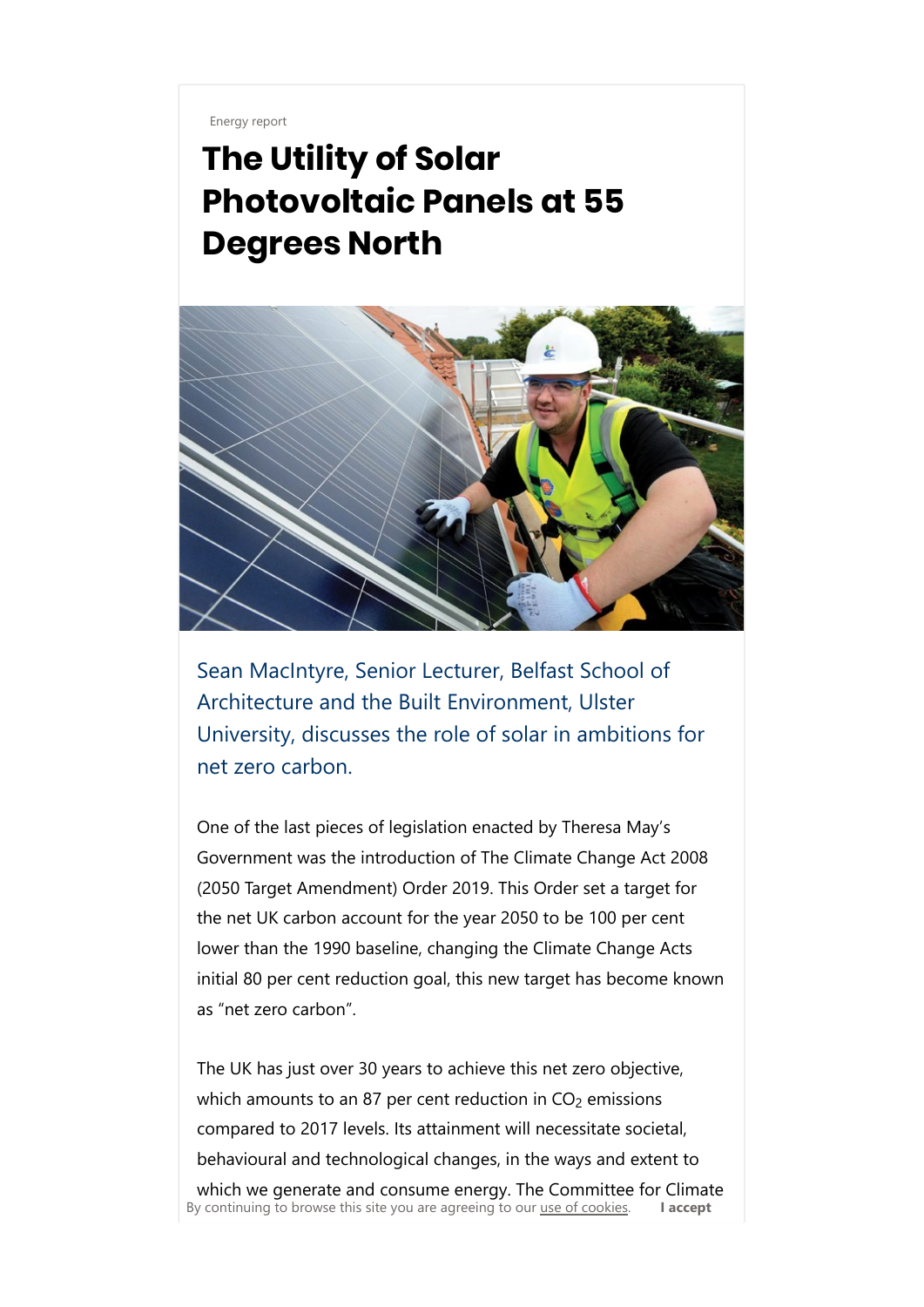Change report, that in part prompted the adoption of the Net Zero target, foresees the "extensive electrification, particularly of transport and heating, supported by a major expansion of renewable and other low-carbon power generation". Currently in the domestic heating sector in the UK "less than 5 per cent of energy used for heating homes and buildings comes from low-carbon sources," yet the report envisages that "heat for buildings should be decarbonised across the building stock".

Solar Photovoltaic (PV) is a mature technology and its adoption has increased dramatically in the last decade while the price of domestic PV systems has halved over the same period. A PV 4 kWp system now costs approximately £4,000 and because of this and its comparative ease of installation, it is very likely to have a role in achieving the net zero target.

At a latitude of 55 degrees north, Northern Ireland is not renowned for its sunny climate, given this, locally what contribution can domestic solar PV make to reducing residential energy bills and contributing towards net zero carbon?

The energy output of PV is dependent on the amount of sunlight striking the panels and this varies on both a seasonal and daily basis. A detailed study of a local PV installation revealed that a 5kWp system will generate sufficient electricity to meet household needs typically between the months of March and September (see Figure 1).



By continuing to browse this site you are agreeing to our use of cookies. I accept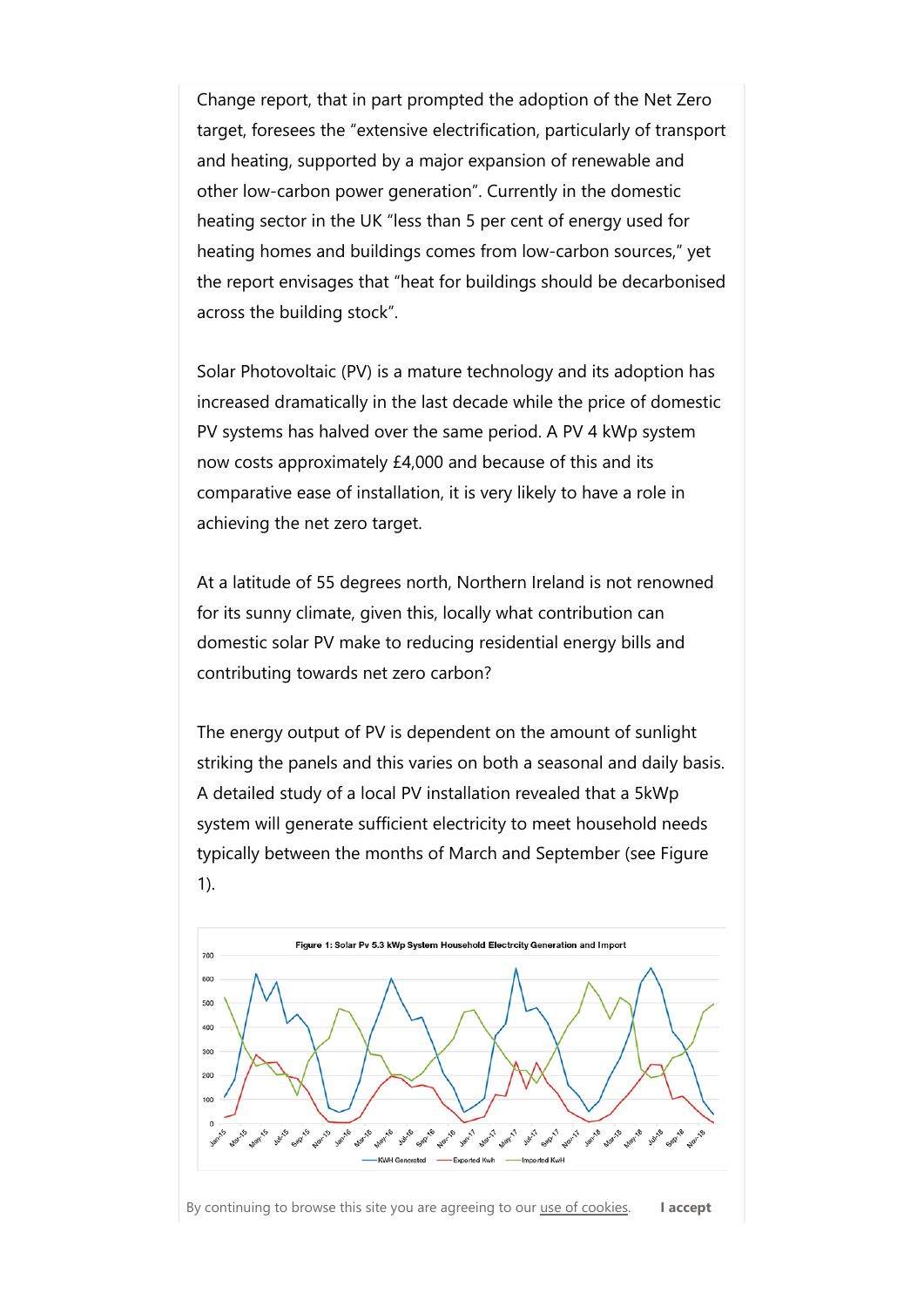While PV electricity generation can exceed usage for six months of the year dependent on the weather, this does not mean that households are not reliant on the electricity network for this period. In most households the energy generated cannot be stored and must be either used when generated or exported. The challenge is to maximise household PV generated electricity usage and minimise export to the electricity network. This can be achieved via a combination of behavioural changes, e.g. turning on appliances during daylight hours, when the sun is shining and energy storage either as hot water or in batteries. The technology to convert excess electricity generated by PV into hot water is both proven and inexpensive at £230. It operates by automatically switching on the dwellings hot water tank immersion heater once the amount of electricity being produced exceeds household needs. When household electricity needs exceed PV generation the immersion is automatically switched off.

Figure 2 shows the extent to which this technology uses excess electricity to provide household hot water. In this example the technology converted 28 per cent of energy produced into hot water, that would otherwise have been exported to the grid. It also means that during the summer months a substantial proportion of household hot water needs can be met by renewable energy, at no additional cost.



While water heating uses some of the excess electricity in the example, 33 per cent of the electricity generated was still exported to the grid. Yet with the installation of battery technology this figure could be reduced further and would enable the excess electricity By continuing to browse this site you are agreeing to our use of cookies. I accept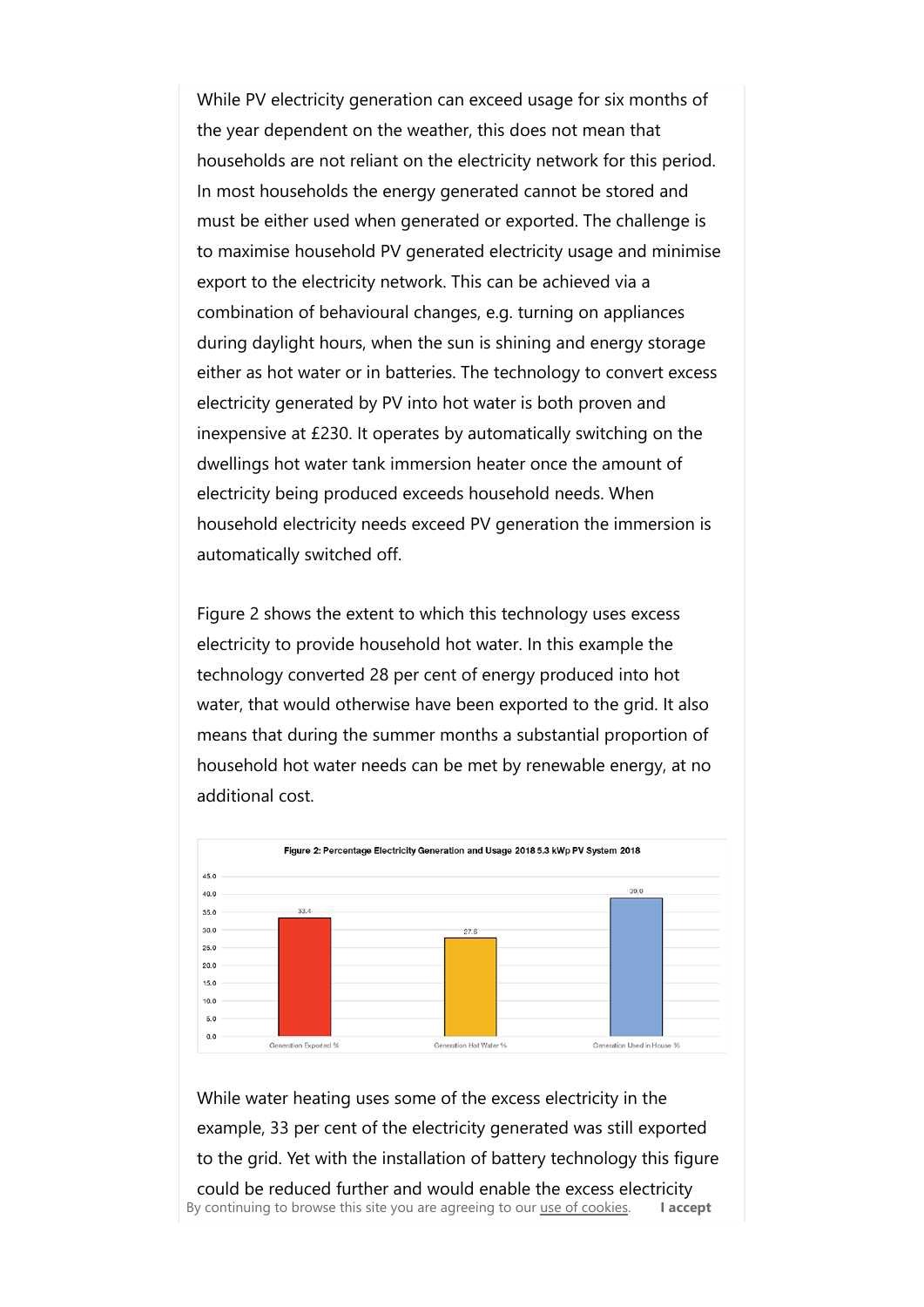generated to be available during the evening and night when the PV is not generating. However, battery storage systems currently start at a price of £5,000 so are a considerable investment.

In terms of household electricity savings, a 5kWp PV system can reduce annual bills by around 35 per cent and in the period between May through to September household electricity costs will be approximately £1 per day.

Despite the climate in Northern Ireland solar PV has the potential to make a considerable contribution to renewable electricity generation, reducing electricity bills and positively impacting on fuel poverty levels. However, the uptake of solar PV systems in the province is not currently extensive. There are approximately 23,000 PV installations, the vast majority small systems on residential properties, but this amounts to less than 3 per cent of the housing stock as there are roughly 770,000 dwellings in the province. In addition, anecdotally the number of PV systems being installed in the province has markedly declined since the ending of the Northern Ireland Renewables Obligation scheme, in March 2017. The installation rate is also likely to remain low for the foreseeable future, in the absence of government incentives to encourage uptake.

In the Irish Republic, a Solar Energy Grant rebate scheme is currently available to incentivise the installation of small-scale renewables. In relation to Solar PV a €700/kWp rebate is currently available for systems up to 2 kWp or if a battery is included, systems up to 4kWp with an additional €1,000 available towards the battery cost.

The introduction of the net zero carbon 2050 target gives a clear legislative and policy context for the Northern Ireland Executive to implement carbon reduction and the electrification measures. However, PV's potential utility is unlikely to be realised in the absence of either a financial incentive scheme for existing households to adopt the technology or conceivably through legislation to require its incorporation in new housing. For example, By continuing to browse this site you are agreeing to our use of cookies. I accept